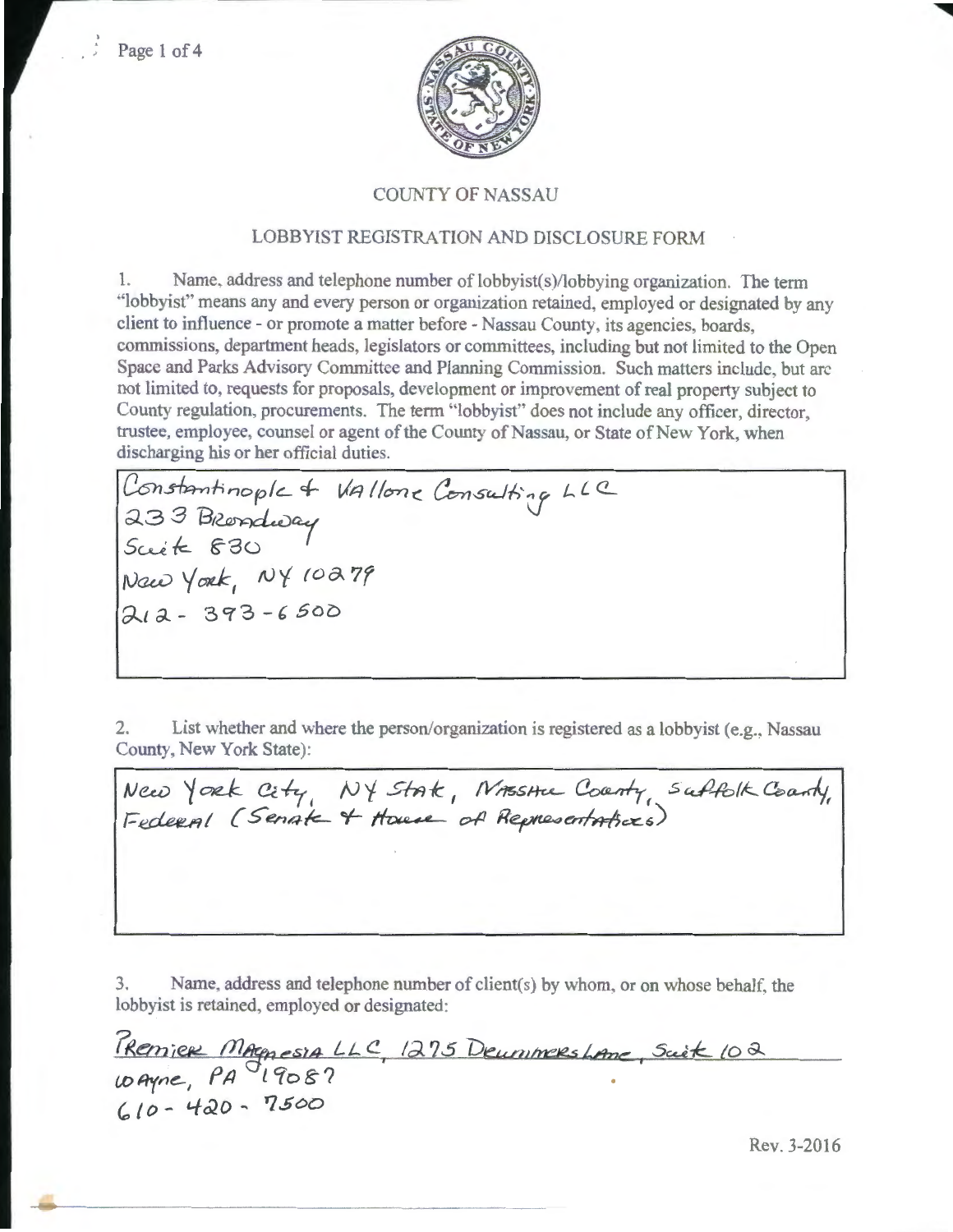Page 2 of 4

4. Describe lobbying activity conducted, or to be conducted, in Nassau County, and identify client(s) for each activity listed. **See page 4 for a complete description of lobbying activities.** 

5. The name of persons, organizations or governmental entities before whom the lobbyist expects to lobby:

NASSAU County Executive Office

Rev. 3-2016

S

 $\frac{1}{2}$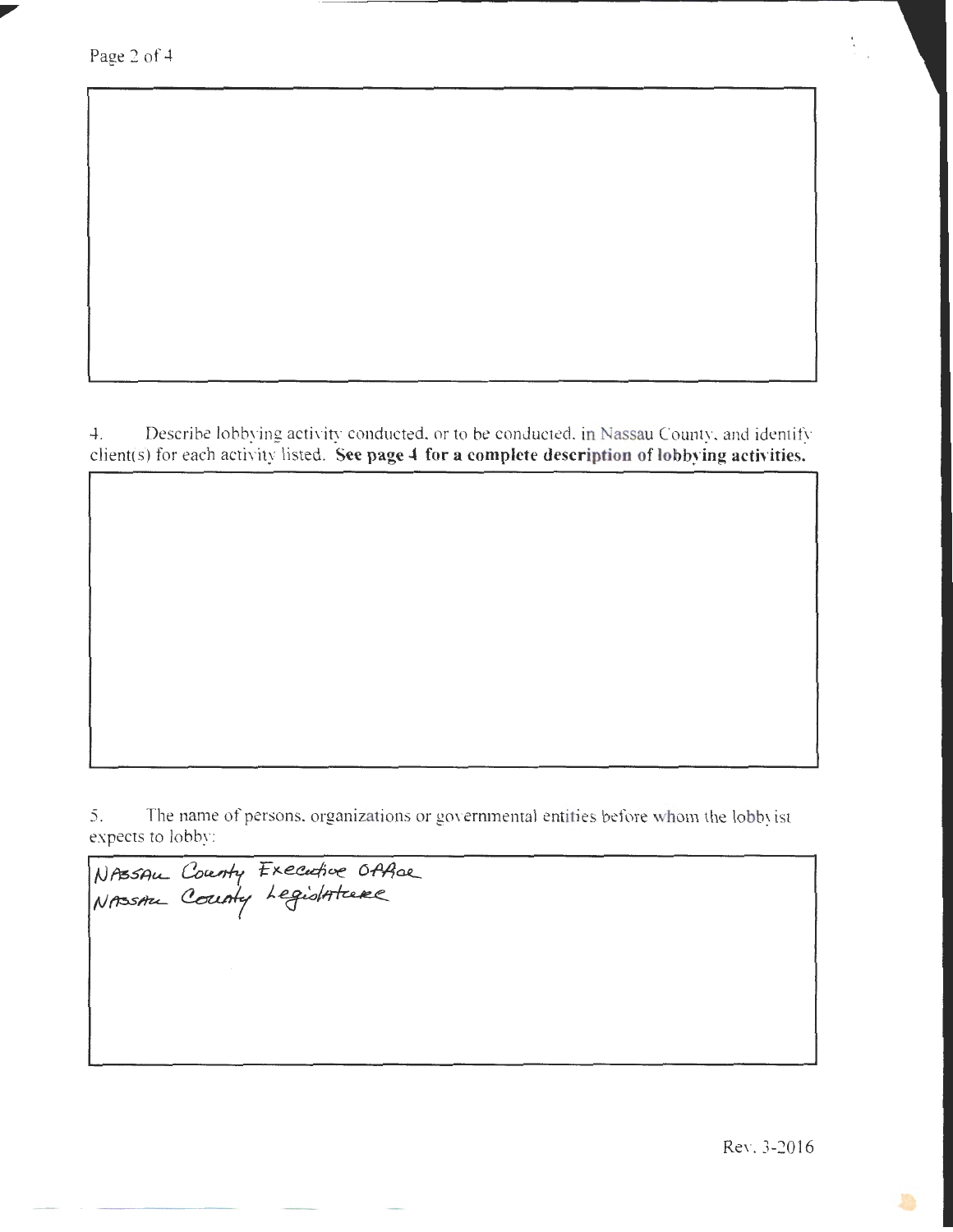6. If such lobbyist is retained or employed pursuant to a written agreement of retainer or employment, you must attach a copy of such document; and if agreement of retainer or employment is oral, attach a written statement of the substance thereof. If the written agreement of retainer or employment does not contain a signed authorization from the client by whom you have been authorized to lobby. separately attach such a written authorization from the client.

7. Within the previous year, has the lobbyist/lobbying organization or any of its corporate officers provided campaign contributions pursuant to the New York State Election Law to the campaign committees of any of the following Nassau County elected officials or to the campaign committees of any candidates for any of the following Nassau County elected offices: the County Executive, the County Clerk, the Comptroller, the District Attorney, or any County Legislator? If yes, to what campaign committee? If none, you must so state:

 $N$ one

I understand that copies of this form will be sent to the Nassau County Department of Information Technology ("IT") to be posted on the County's website.

I also understand that upon termination of retainer, employment or designation I must give written notice to the County Attorney within thirty (30) days of termination.

VERIFICATION: The undersigned affirms and so swears that he/she has read and understood the foregoing statements and they are, to his/her knowledge, true and accurate.

The undersigned further certifies and affirms that the contribution(s) to the campaign committees listed above were made freelv and without duress. threat or any promise of a governmental benefit or in exchange for any benefit or remuneration.

Print Name:

Dated:  $1/3/19$  Signed:

Perry Vallone

Title: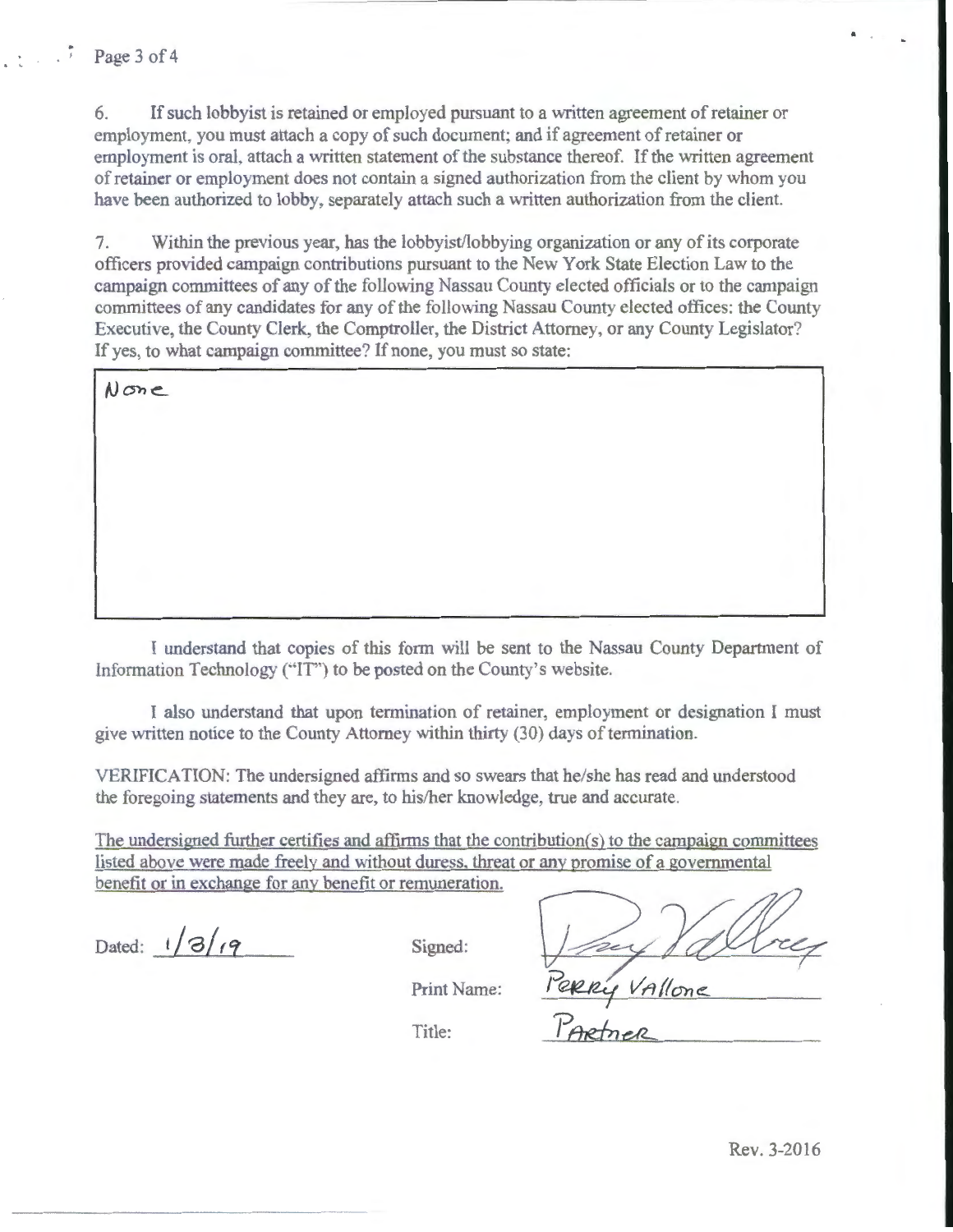## Page 4 of 4

**A** 

**The term lobbying shall mean any attempt to influence:** any determination made by the Nassau County Legislature, or any member thereof. with respect to the introduction, passage, defeat, or substance of any local legislation or resolution; any determination by the County Executive to support, oppose, approve or disapprove any local legislation or resolution, whether or not such legislation has been introduced in the County Legislature; any determination by an elected County official or an officer or employee of the County with respect to the procurement of goods, services or construction, including the preparation of contract specifications, including by not limited to the preparation of requests for proposals, or solicitation, award or administration of a contract or with respect to the solicitation, award or administration of a grant. loan, or agreement involving the disbursement of public monies; any determination made by the County Executive, County Legislature, or by the County of Nassau, its agencies, boards, commissions, department heads or committees, including but not limited to the Open Space and Parks Advisory Committee, the Planning Commission, with respect to the zoning, use, development or improvement of real property subject to County regulation, or any agencies, boards, commissions, department heads or committees with respect to requests for proposals, bidding. procurement or contracting for services for the County; any determination made by an elected county official or an officer or employee of the county with respect to the terms of the acquisition or disposition by the county of any interest in real property, with respect to a license or permit for the use of real property of or by the county, or with respect to a franchise, concession or revocable consent; the proposal, adoption, amendment or rejection by an agency of any rule having the force and effect of law; the decision to hold, timing or outcome of any rate making proceeding before an agency; the agenda or any determination of a board or commission; any determination regarding the calendaring or scope of any legislature oversight hearing; the issuance, repeal, modification or substance of a County Executive Order; or any determination made by an elected county official or an officer or employee of the county to support or oppose any state or federal legislation, rule or regulation, including any determination made to support or oppose that is contingent on any amendment of such legislation. rule or regulation, whether or not such legislation has been formally introduced and whether or not such rule or regulation has been formally proposed.

**The term "lobbying" or "lobbying activities" does not include:** Persons engaged in drafting legislation, rules, regulations or rates; persons advising clients and rendering opinions on proposed legislation, rules, regulations or rates, where such professional services are not otherwise connected with legislative or executive action on such legislation or administrative action on such rules, regulations or rates; newspapers and other periodicals and radio and television stations and owners and employees thereof, provided that their activities in connection with proposed legislation, rules, regulations or rates are limited to the publication or broadcast of news items. editorials or other comment, or paid advertisements; persons who participate as witnesses. attorneys or other representatives in public rule-making or rate-making proceedings of a County agency, with respect to all participation by such persons which is part of the public record thereof and all preparation by such persons for such participation; persons who attempt to influence a County agency in an adjudicatory proceeding, as defined by § 102 of the New York State Administrative Procedme Act.

Rev. 3-2016